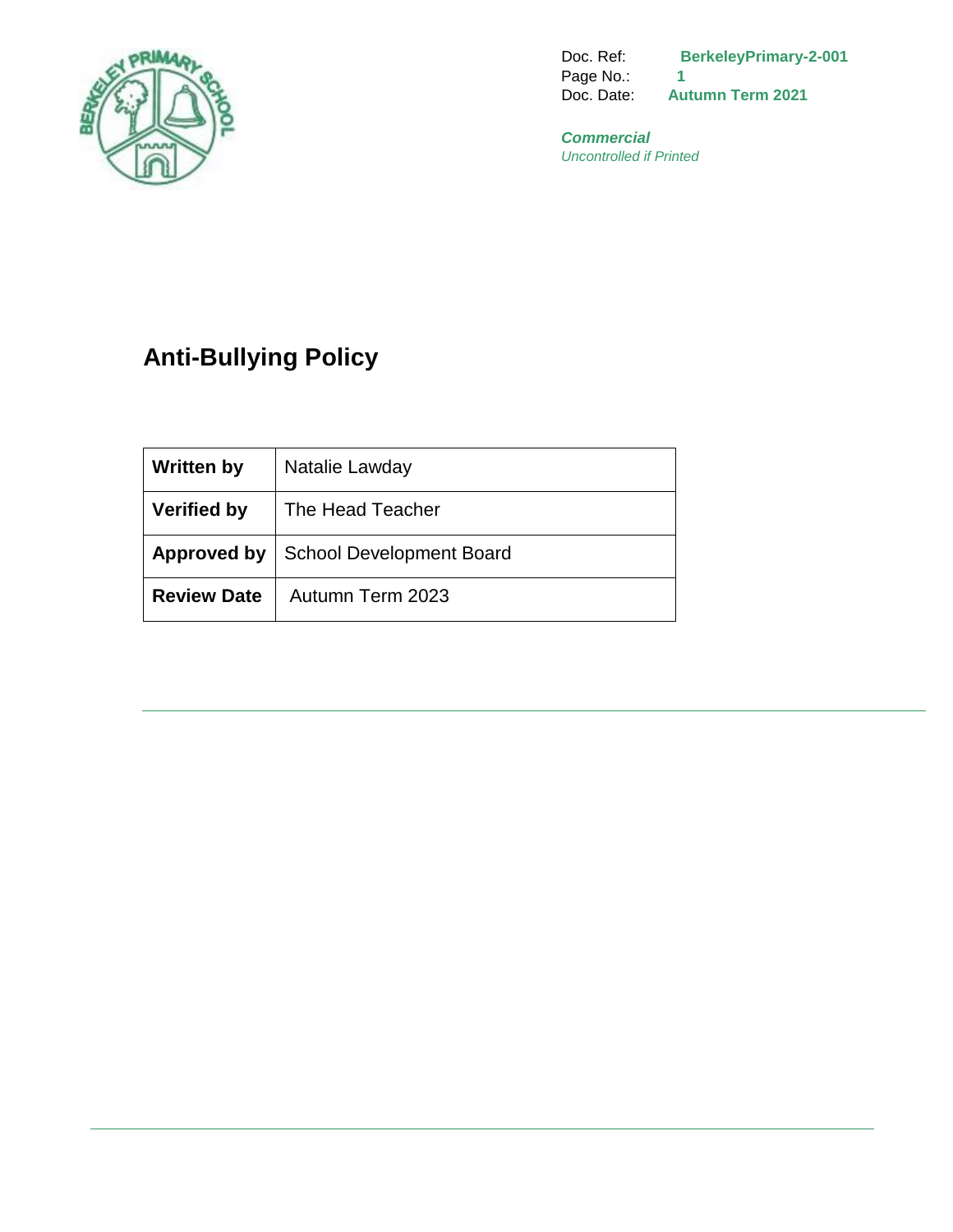

Doc. Ref: **BerkeleyPrimary-2-001**  Page No.: **2** Doc. Date: **Autumn Term 2021** 

*Commercial Uncontrolled if Printed*

## **Bullying is when someone deliberately hurts another either physically or emotionally by making them feel unhappy. Bullying behaviour is repeated and difficult to defend against.**

At Berkeley Primary School, we are aware that pupils may be bullied in any school or setting and recognise that preventing, raising awareness and consistently responding to any cases of bullying should be a priority to ensure the safety and well-being of our pupils.

In line with the Equality Act 2010, it is essential that our school:

- Eliminates unlawful discrimination, harassment, victimisation and any other conduct prohibited by the Act;
- Advances equality of opportunity between people who share a protected characteristic and people who do not share it
- Fosters good relations between people who share a protected characteristic and people who do not share it.

At Berkeley Primary School, we are committed to safeguarding and promoting the welfare of pupils and young people and expect all staff and volunteers to share this commitment. Under the Children Act 1989, a bullying incident should be addressed as a child protection concern when there is reasonable cause to suspect that a pupil is suffering, or is likely to suffer, significant harm.

This policy is closely linked to our:

- Behaviour Policy
- Child Protection and Safeguarding Policy
- School's vision, Aims and Values.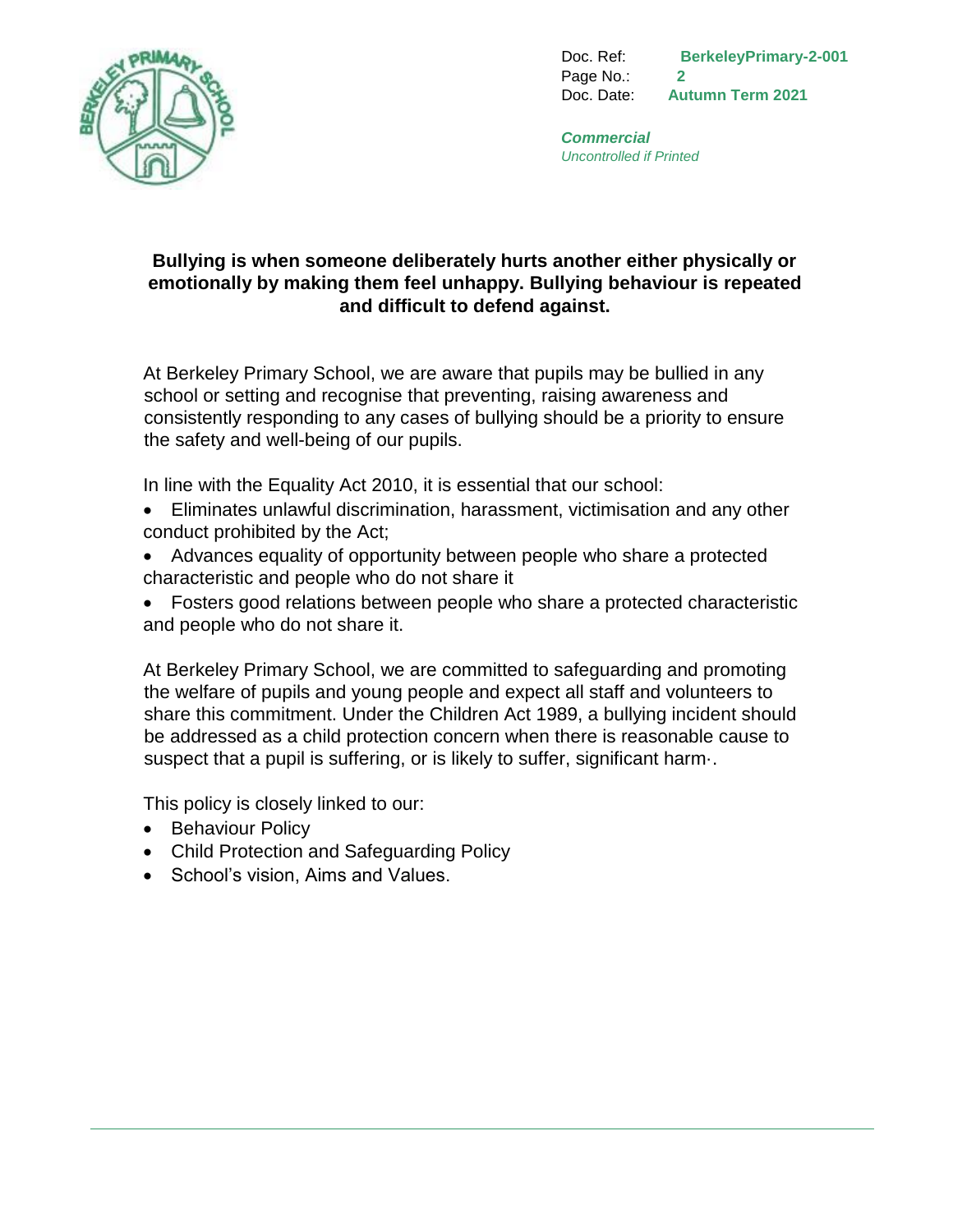

Doc. Ref: **BerkeleyPrimary-2-001**  Page No.: **3** Doc. Date: **Autumn Term 2021** 

*Commercial Uncontrolled if Printed*

# **Aim of the policy**

We aim for Berkeley Primary School to be a place where pupils and staff feel happy, secure and confident in all aspects of school life.

- To ensure everyone knows what is meant by bullying and how it affects lives.
- To create an environment where all individuals can participate in the life of the school.
- To support and guide pupils and staff to enable them to feel confident to manage conflict.
- To ensure parents are aware of the school policy and feel confident about procedures to be followed if they suspect their child is being bullied.
- To ensure pupils know what to do if they feel they are being bullied

Our aim is to create and provide a happy, secure and safe environment for our Berkeley community.

- We encourage our pupils and staff to be caring and respectful to each other.
- We support our pupils in developing the skills to become reflective about their behaviour and the impact it has on others.
- The language we use is polite, inclusive and respectful of our diverse backgrounds.

## **Definitions – What is bullying?**

• Bullying is when someone deliberately hurts another or makes them feel unhappy. Bullying behaviour will be repeated and be difficult to defend against. ·

Several Times and On Purpose = STOP

 As a staff we feel that bullying is when a child, group of children or an adult persistently manipulates and/or intimidates, either verbally or physically another child or group of children. An individual who watches as an onlooker and who does not act in a positive way to stop the bullying is condoning the behaviour. Although the onlooker may not be fully implicated in the action, as a school we feel that it is unacceptable. We will work to ensure that safety of the person hurt physically or mentally and do our best to support improved behaviour from the person(s) displaying bullying behaviour.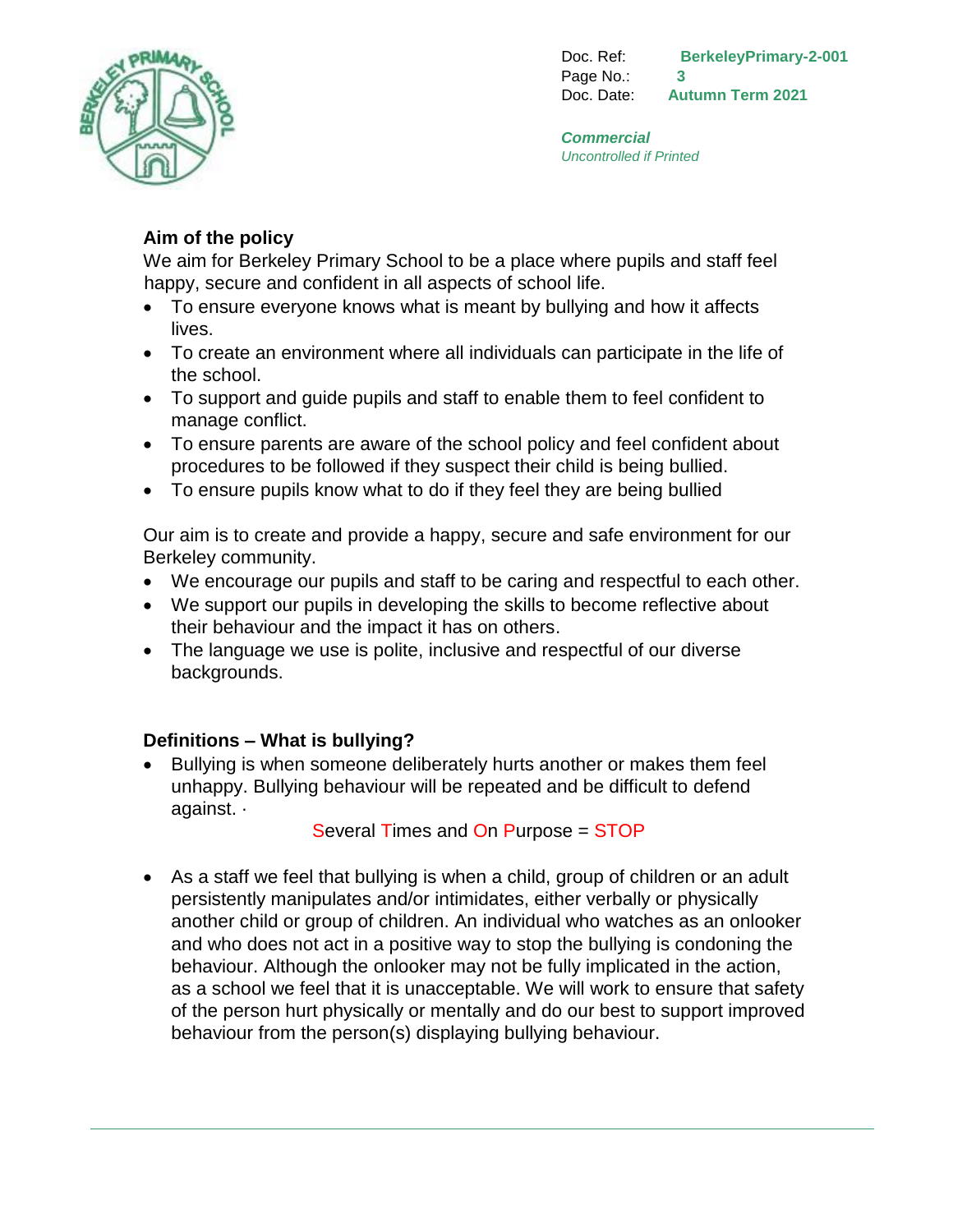

Doc. Ref: **BerkeleyPrimary-2-001**  Page No.: **4** Doc. Date: **Autumn Term 2021** 

*Commercial Uncontrolled if Printed*

• The law empowers the Headteacher of a school to regulate the behaviour of pupils when they are off the school site (which is particularly pertinent to cyber bullying) and empowers members of the school staff to impose disciplinary penalties for inappropriate behaviour.

## **Types of bullying**

| <b>Types of bullying</b> | <b>Aspect</b>                                         |
|--------------------------|-------------------------------------------------------|
| <b>Physical</b>          | An unprovoked assault on a person or group or         |
|                          | their belongings including pushing, kicking, hitting, |
|                          | pinching and extortion.                               |
| Psychological            | Reduction of a person's self-esteem or confidence     |
|                          | through threatening behaviour, mocking them,          |
|                          | taunting or teasing them about any feature of their   |
|                          | lives which can be used to wound them.                |
| <b>Social</b>            | Ostracism or rejection by a peer group                |
| <b>Verbal</b>            | Using language in a derogatory or offensive           |
|                          | manner, such as name-calling, sarcasm, persistent     |
|                          | teasing, name calling, insults.                       |
| Homophobic               | Behaviour based on a dislike or fear of someone       |
|                          | who is lesbian, gay or bisexual. It may involve       |
|                          | passive resentment of lesbian, gay and bisexual       |
|                          | young people or active victimization. It can also     |
|                          | affect anyone who is perceived to be homosexual       |
| <b>Racist</b>            | Insulting language/gestures based on a person's       |
|                          | actual or perceived ethnic origin or faith, name-     |
|                          | calling, graffiti or racially motivated violence.     |
| <b>Religious</b>         | Treating people badly because of their religious      |
|                          | background or beliefs, saying bad things about a      |
|                          | religious background or belief, calling someone       |
|                          | names or telling jokes based on his or her religious  |
|                          | beliefs.                                              |
| <b>Disability or</b>     | Includes behaviours such as leaving someone out       |
| learning                 | or treating them badly because of a disability or     |
|                          | difficulty, making someone feel uncomfortable         |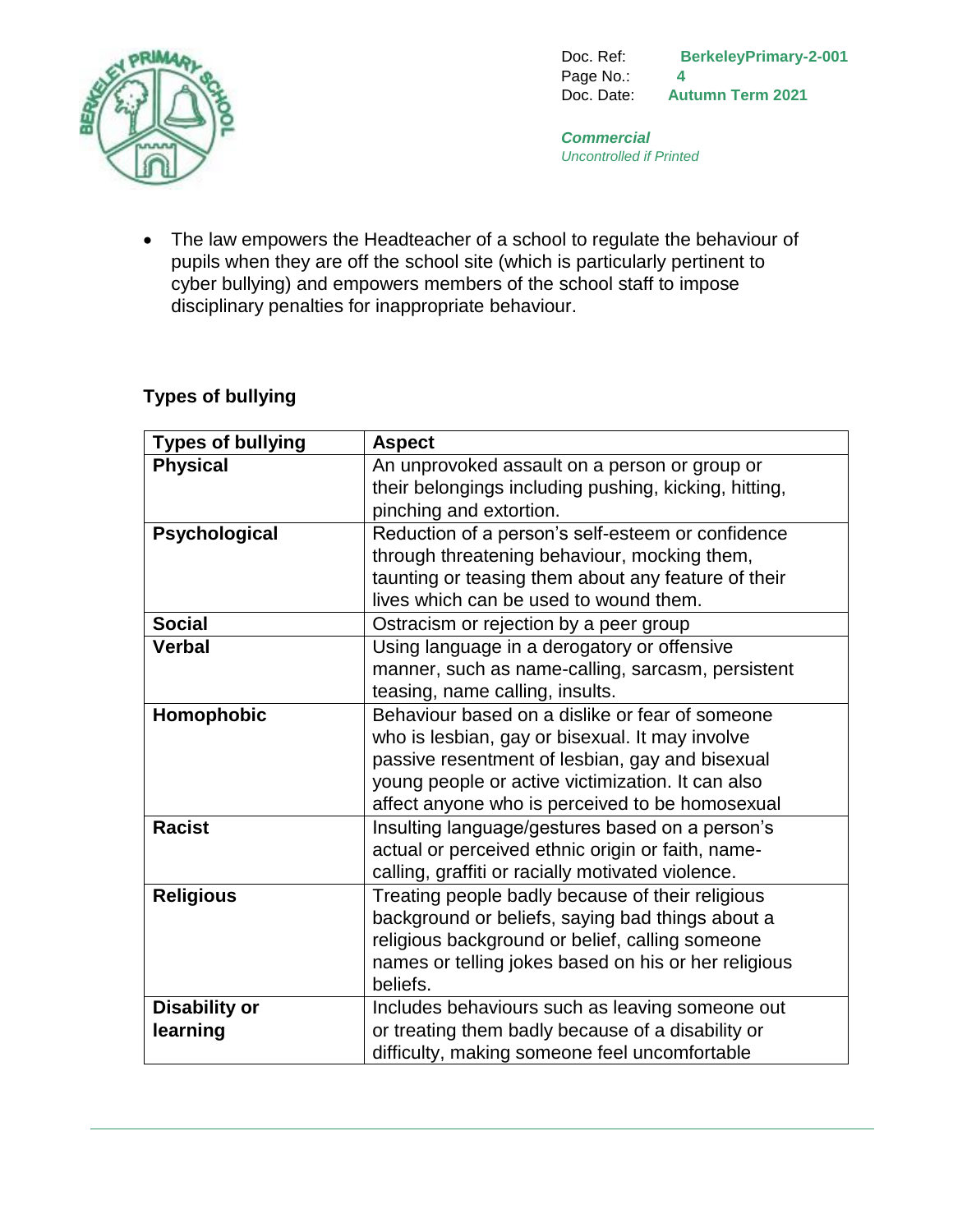

Doc. Ref: **BerkeleyPrimary-2-001**  Page No.: **5** Doc. Date: **Autumn Term 2021** 

*Commercial Uncontrolled if Printed*

| difficulties    | because of a disability or difficulty, or making    |
|-----------------|-----------------------------------------------------|
| (SEND)          | hurtful comments or jokes.                          |
| <b>Sexual</b>   | Sexually insulting languages/gestures, name-        |
|                 | calling, graffiti, unwanted physical contact.       |
| <b>Cyber</b>    | The use of information communications               |
|                 | technologies, particularly mobile phones and the    |
|                 | internet, deliberately used to upset someone else.  |
|                 | An Acceptable Use Policy referencing responsible    |
|                 | use of IT networks and equipment, including VLE,    |
|                 | and the use of mobile phones has been               |
|                 | established at Berkeley Primary                     |
| <b>Indirect</b> | Excluding or blanking , spreading gossip, graffiti  |
|                 | defacing or damaging property.                      |
| other           | For example, bullying that occurs outside of school |
|                 | or with vulnerable groups of children and young     |
|                 | people such as those with special educational       |
|                 | needs or able and talented.                         |

## **Preventing Bullying**

The aim of our school anti bullying approach and interventions will be to:

- Prevent, de-escalate and/or stop any continuation of harmful behaviour
- Respond to bullying incidents in a reasonable proportionate and committed way
- Safeguard the student who has experienced bullying and ensure pupils are supported

All staff will be alert to the signs of bullying and will act promptly and firmly and follow the procedures in accordance with our policy.

During a pupil's school career at Berkeley Primary School we will encourage our pupils to develop the self-discipline necessary to maintain acceptable levels of behaviour towards our community. They will be encouraged to accept responsibility for their actions and be aware of the consequences of their behaviour. Pupils must not be afraid to report problems and have the confidence that something positive will be done.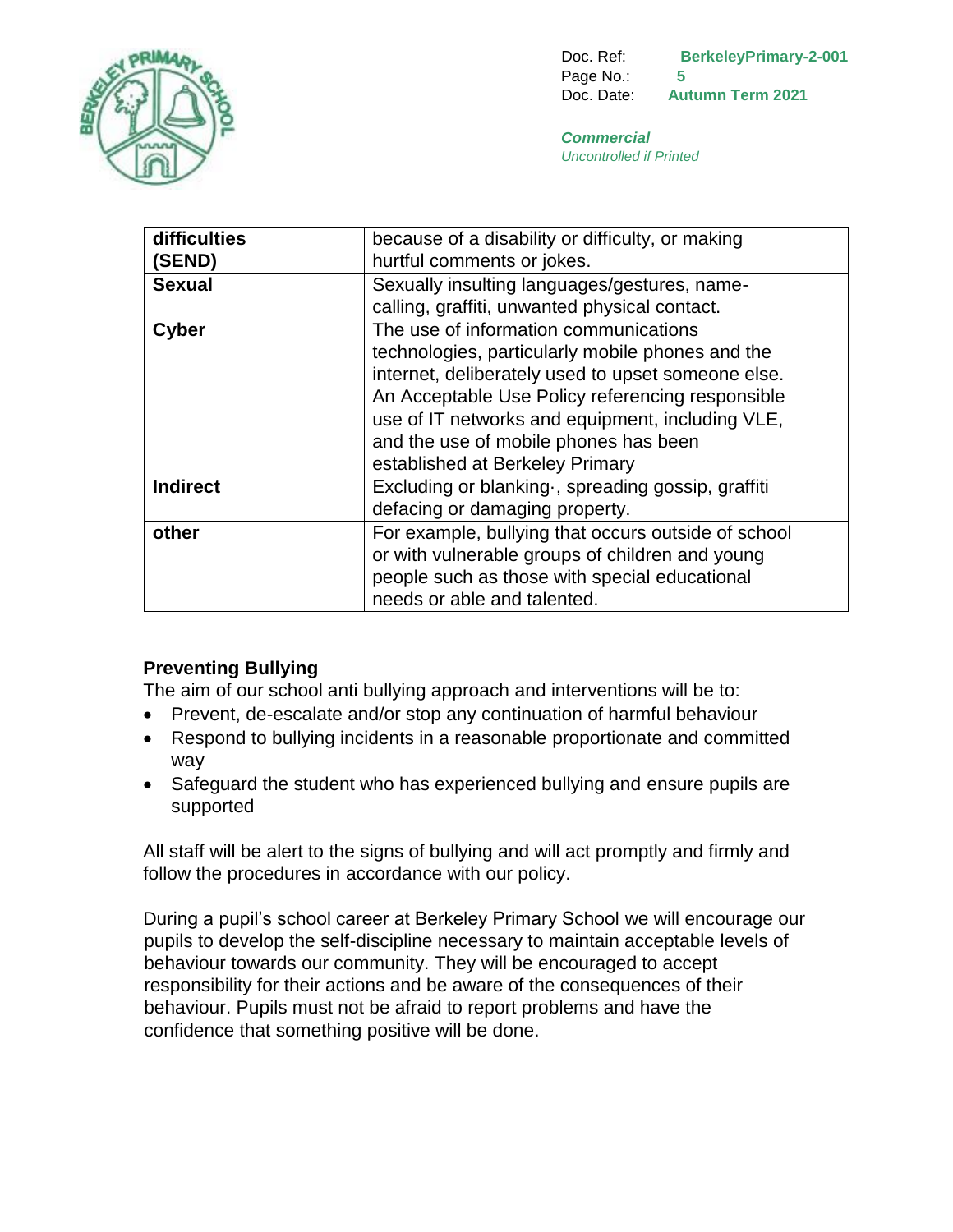

Doc. Ref: **BerkeleyPrimary-2-001**  Page No.: **6** Doc. Date: **Autumn Term 2021** 

*Commercial Uncontrolled if Printed*

Our behaviour policy includes rewards and sanctions which are used consistently, alongside positive relationships to prevent inappropriate behaviour and promote positive behaviour.

Assemblies, PSHE and drama will provide the opportunity for pupils to explore their feelings and give them the self-confidence to develop their assertiveness skills and provide opportunities for discussions around bullying and the behaviour they may display towards each other to take place.

All staff and pupils are made aware of the school's policy and procedures for dealing with bullying.

Our restorative approach, combined with cooperative activities integrated into classroom practice, explores issues and controversies by considering different points of view; promoting tolerance of others and a willingness to listen; building trust in those of the opposite gender and from different ethnic groups; different religious beliefs and disabilities to support integration into the peer group.

## **Responding to Bullying**

A member of staff should first establish the facts from the harmer and the harmed and build an accurate picture of events over time, through speaking to the alleged perpetrator(s), victim(s) and witnesses, as well as parents and other adult witnesses if necessary and appropriate. This can be done by asking the following questions:

- What happened?
- What were you thinking at the time?
- What are you feeling at the moment?
- What do you think needs to be done to repair the harm?
- Who do you think has been affected by the actions?

If the allegation of bullying is upheld, the teacher, senior leader or headteacher should seek to use a restorative approach with the perpetrator(s) and victim(s) together. The perpetrator(s) should fully understand the consequences of their actions on the victim(s). Both parties should be clear that a repeat of these behaviours will not be acceptable.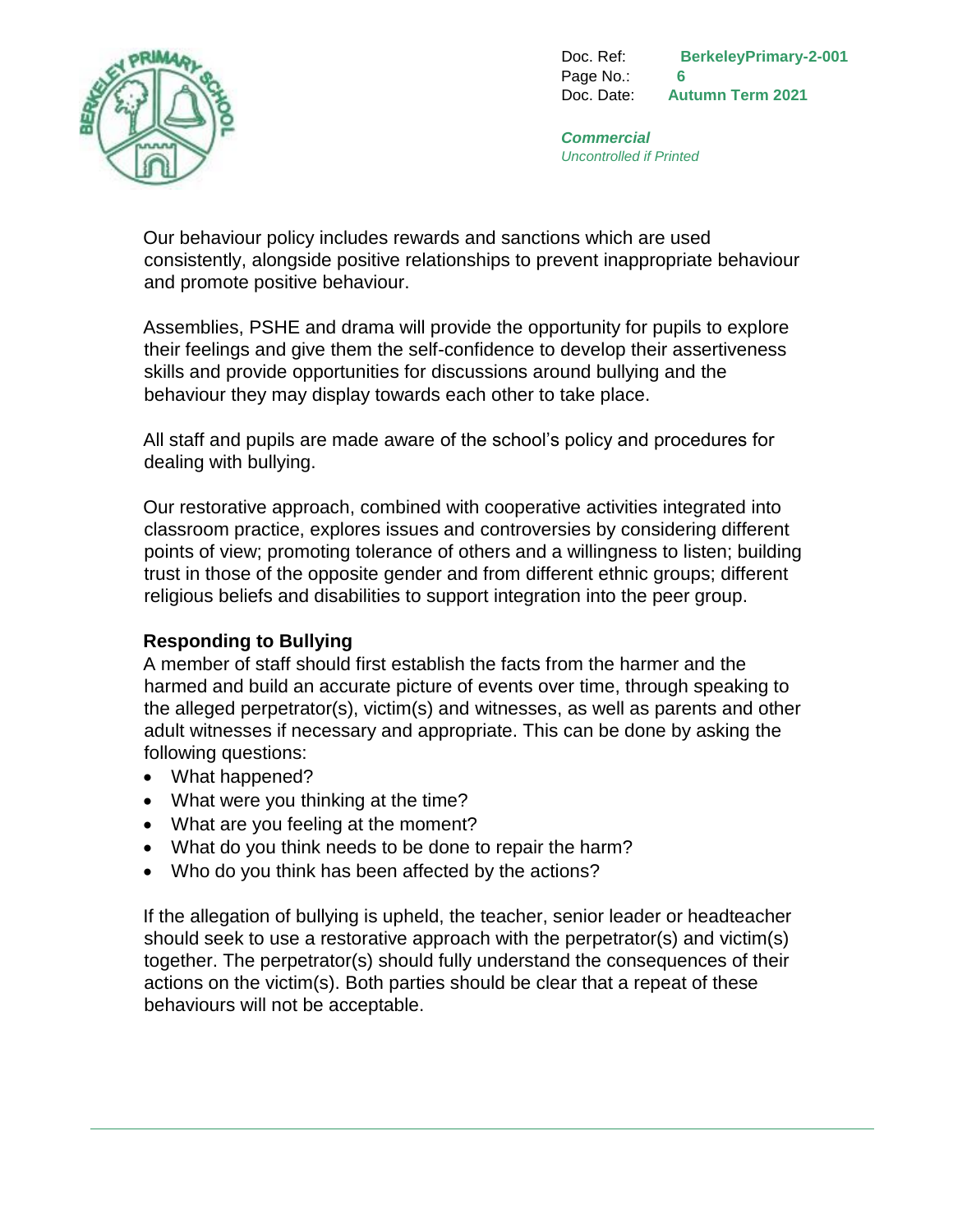

Doc. Ref: **BerkeleyPrimary-2-001**  Page No.: **7** Doc. Date: **Autumn Term 2021** 

*Commercial Uncontrolled if Printed*

All bullying incidents (whether upheld or not) must be recorded on CPOMS. If bullying has deemed to have happened, then the parents of both parties will be informed.

If the situation does not improve, the Headteacher (or senior leader) will meet with the parent(s) of the bullying child(ren) and agree clear expectations and boundaries which would be shared with the pupils involved. Any further incidents will continue to be investigated using the restorative approach. Support and sanctions will be given as deemed necessary. Any further necessary action will be taken until the bullying has stopped - including the possibility of police involvement.

## **School Expectations**

Pupils will be taught that bullying is unacceptable at school and within the community:

- The school seeks to establish a culture of care and respect for one another.
- Staff should be alert to the possibilities of a bullying incident.
- Pupils will be encouraged to tell and staff will listen.
- All incidents will be investigated, and appropriate action taken.
- Staff will work restoratively in dealing with incidents.

#### **Signs of Bullying**

Staff should be vigilant in looking out for signs of bullying or other child protection issues including:

**Physical**: unexplained bruises, scratches, cuts, missing belongings, damaged clothes, or schoolwork, loss of appetite, stomach aches, headaches, bedwetting.

**Emotional**: losing interest in school, being withdrawn or secretive, unusual shows of temper, refusal to say why unhappy, high level of anxiety, mood swings, tearfulness for no reason, lack of confidence, headaches and stomach aches, signs of depression.

**Behavioural**: asking to be taken to school, going home for lunch, taking longer to get home, using different routes to school, 'losing' more items than usual, sudden changes in behaviour and mood, concentration difficulties, truancy.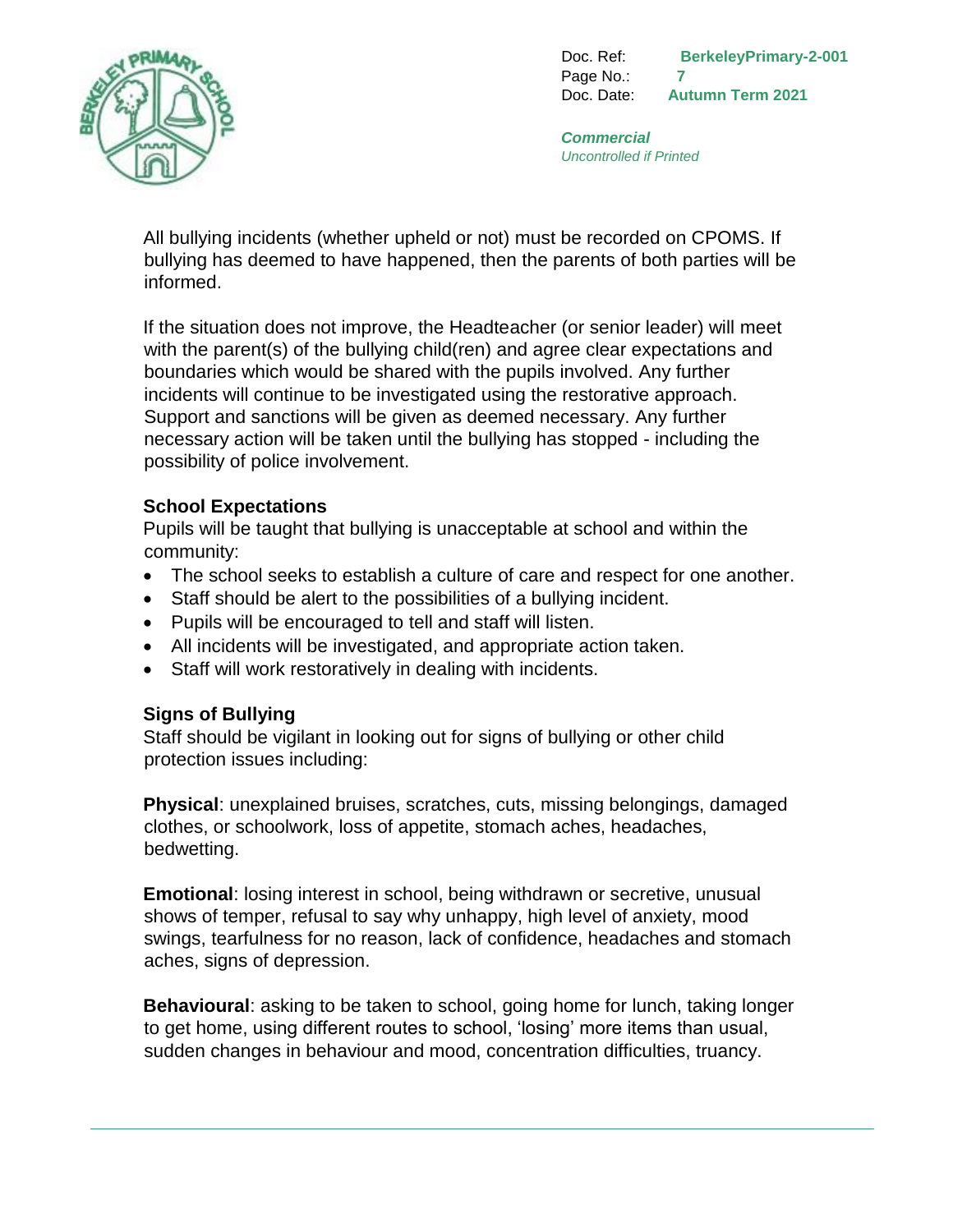

Doc. Ref: **BerkeleyPrimary-2-001**  Page No.: **8** Doc. Date: **Autumn Term 2021** 

*Commercial Uncontrolled if Printed*

# **Useful Contacts**

If you would like further advice, the following organisations offer a range of support.

## **• Anti-bullying Network**

Information sheets for young people, parents and school staff as well as information and links to relevant organisations. http://www.antibullying.net

## **• Bullying Online**

Sections on advice for parents, pupils, teachers and youth workers, legal advice, school projects, problem page for children and young people, mobile phone bullying, racist bullying, safety in cyberspace, help for bullies, tips, links, sample letters, anti-bullying policies, outside-school issues, advice from a governor, guidelines from National Association of Head Teachers and DfES. Tel: 020 7378 1446 http://www.bullying.co.uk

#### **• Anti bullying alliance**

The Anti-bullying Alliance is a coalition of organisations and individuals working together to stop bullying and create safe environments in which children and young people can live, grow, play and learning. http://www.anti-bullyingalliance.org.uk/

#### **• Mencap**

Mencap works with people with a learning disability to change laws, challenge prejudice and support them to live their lives as they choose. https://www.mencap.org.uk/about-us Tel: 0808 808 1111

## **• Kick it out**

Kick It Out is primarily a campaigning organisation which enables, facilitates and works with the football authorities, professional clubs, players, fans and communities to tackle all forms of discrimination. The campaign has been pivotal in persuading and supporting the game's stakeholders to take their equality responsibilities seriously. <http://www.kickitout.org/>

## **• Digizen**

The Digizen website provides information for educators, parents, carers, and young people. It is used to strengthen their awareness and understanding of what digital citizenship is and encourages users of technology to be and become responsible DIGItal citiZENS. It shares specific advice and resources on issues such as social networking and cyberbullying and how these relate to